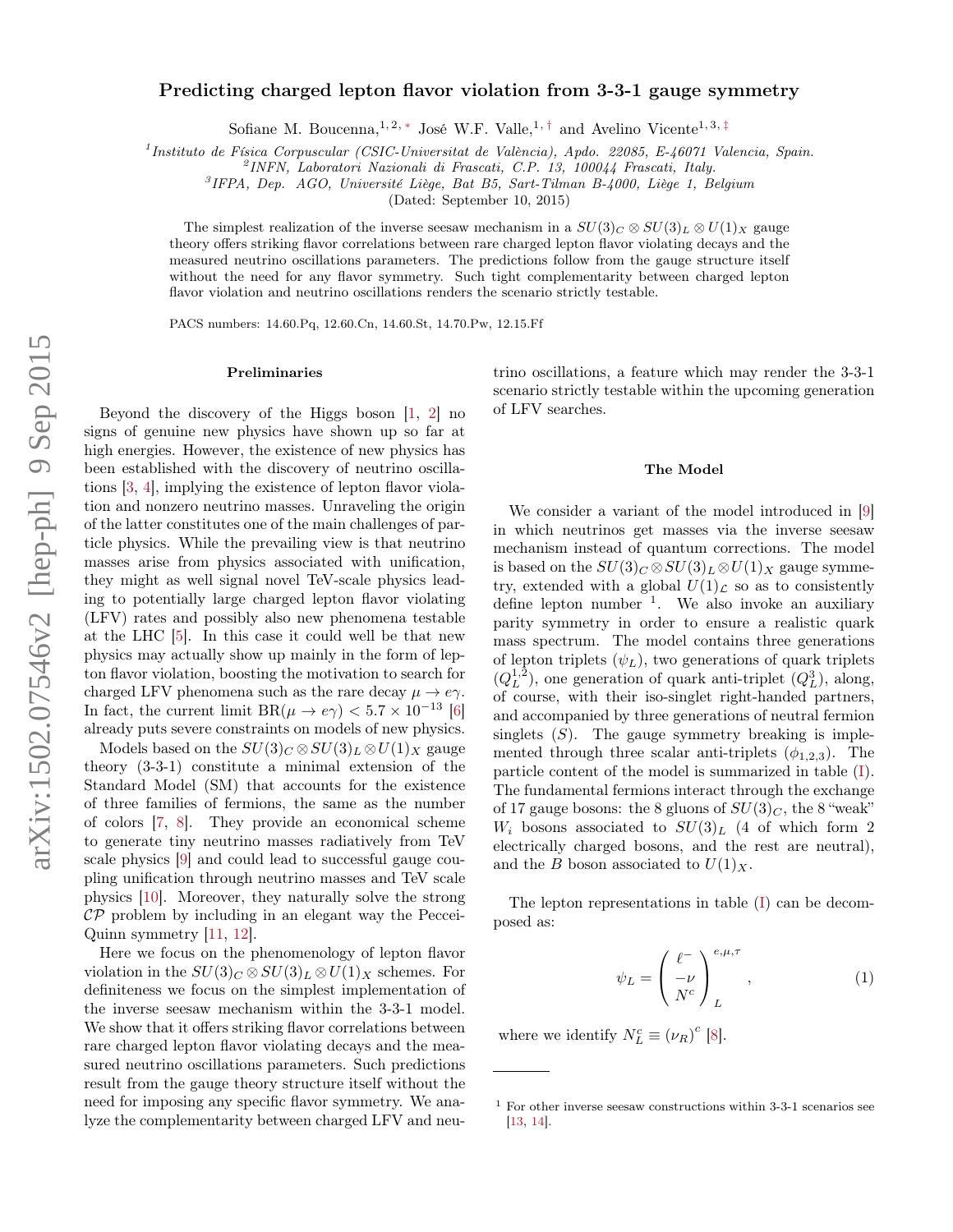| $\begin{array}{c cccccccccccccccccc} SU(3)_C & 1 & 1 & 3 & 3 & 3 & 3 & 3 & 3 & 1 & 1 & 1 & 1 \\ SU(3)_L & 3^* & 1 & 3 & 3^* & 1 & 1 & 1 & 1 & 1 & 1 & 3^* & 3^* & 3^* \\ U(1)_X & -\frac{1}{3} & -1 & 0 & +\frac{1}{3} & +\frac{2}{3} & +\frac{2}{3} & -\frac{1}{3} & -\frac{1}{3} & 0 & +\frac{2}{3} & -\frac{1}{3} & -\frac{1}{3} \end{array}$ |  |  |  |  |  |  |
|--------------------------------------------------------------------------------------------------------------------------------------------------------------------------------------------------------------------------------------------------------------------------------------------------------------------------------------------------|--|--|--|--|--|--|
|                                                                                                                                                                                                                                                                                                                                                  |  |  |  |  |  |  |
|                                                                                                                                                                                                                                                                                                                                                  |  |  |  |  |  |  |
| $\begin{array}{c ccccccccc} U(1)_{\mathcal{L}} & -\frac{1}{3} & -1 & -\frac{2}{3} & +\frac{2}{3} & 0 & 0 & 0 & 0 & +1 & +\frac{2}{3} & -\frac{4}{3} & +\frac{2}{3} \\ \hline \mathbb{Z}_2 & + & + & + & - & + & - & - & + & + & + & + & - \end{array}$                                                                                           |  |  |  |  |  |  |
|                                                                                                                                                                                                                                                                                                                                                  |  |  |  |  |  |  |

<span id="page-1-0"></span>TABLE I: Particle content of the model. Here  $U_R \equiv$  ${u_R, c_R, t_R}, D_R \equiv {d_R, s_R, b_R} \text{ and } \hat{d}_R \equiv (d'_R, s'_R).$ 

In the scalar sector, on the other hand, we have:

$$
\phi_1 = \begin{pmatrix} \phi_1^0 \\ -\phi_1^- \\ \tilde{\phi}_1^- \end{pmatrix}, \quad \phi_2 = \begin{pmatrix} \phi_2^+ \\ -\phi_2^0 \\ \tilde{\phi}_2^0 \end{pmatrix}, \quad \phi_3 = \begin{pmatrix} \phi_3^+ \\ -\phi_3^0 \\ \tilde{\phi}_3^0 \end{pmatrix}.
$$

After electroweak symmetry breaking, the electric charge and lepton number assignments of the particles of the model follow from the action of the operators:

$$
Q = T_3 + \frac{1}{\sqrt{3}}T_8 + X; \tag{3}
$$

$$
L = \frac{4}{\sqrt{3}}T_8 + \mathcal{L} \,. \tag{4}
$$

The relevant terms in the Lagrangian for leptons are:

<span id="page-1-1"></span>
$$
-\mathcal{L}_{\text{lep}} = y^{\ell} \bar{\psi}_L l_R \phi_1 + y^a \overline{\psi_L^c} \psi_L \phi_1 + y^s \bar{\psi}_L S \phi_2 + \frac{m_S}{2} \overline{S^c} S + \text{h.c.} ,
$$
\n(5)

where  $y^{\ell}$  and  $y^{s}$  are generic  $3 \times 3$  matrices, while  $y^{a}$  is anti-symmetric and  $m<sub>S</sub>$  is the 3  $\times$  3 Majorana mass term for the singlets  $S$  (symmetric, due to the Pauli principle).

#### Scalar potential and symmetry breaking

The scalar potential of the model can be written as:

$$
V = \sum_{i} \mu_i^2 |\phi_i|^2 + \lambda_i |\phi_i|^4 + \sum_{i \neq j} \lambda_{ij} |\phi_i|^2 |\phi_j|^2
$$
  
+  $f (\phi_1 \phi_2 \phi_3 + \text{h.c.}) + m_s^2 (\phi_2^* \phi_3 + \text{h.c.}),$  (6)

where  $\mu_{1,2,3}$ , f and  $m_s$  are parameters with dimensions of mass. The two latter couplings break the  $\mathbb{Z}_2$  softly. For simplicity we denote all the dimensionless couplings by  $\lambda$  and take  $m_s = 0$ .

In full generality, the scalars of the model are allowed to take vacuum expectation values (VEVs) in the following directions  $(\phi_1)^T = (k_1, 0, 0)/\sqrt{T}$  $\overline{2}$ ,  $\left\langle \phi_{2}\right\rangle ^{T}=$  $(0, k_3, n)/$ √  $\overline{2}$ , and  $\langle \phi_3 \rangle^T = (0, k_2, n')/$ √ 2. However, in order to recover the SM as a low energy limit, we assume the hierarchy  $k_{1,2,3} \ll n, n'$ . Moreover, we assume:  $k_3 = n' = 0$ , which together with the  $\mathbb{Z}_2$  symmetry guarantees the existence of a simple pattern of realistic quark masses (see below).

We define the covariant derivative in the usual way as:

$$
D_{\mu} = \partial_{\mu} - i \sum_{\text{groups}} g A_{\mu}^{a} T_{a} , \qquad (7)
$$

where  $A^a_\mu$  is the gauge boson,  $T_a$  are the generators of the group and the sum extends over all gauge groups included in  $SU(3)_c \otimes SU(3)_L \otimes U(1)_X$ . Assuming  $k_1 \sim$  $k_2 \equiv k \ll n$ , and keeping only the leading order terms, one finds that the mass spectrum of the charged scalars is given as: <sup>2</sup>

$$
M^2(\phi_2^{\pm}) = 0, \qquad (8)
$$

$$
M^{2}((\phi_{1}^{\pm}+\phi_{3}^{\pm})/\sqrt{2}) = 0, \qquad (9)
$$

$$
M^{2}((\phi_{1}^{\pm} - \phi_{3}^{\pm})/\sqrt{2}) \sim \frac{1}{\sqrt{2}} f n, \qquad (10)
$$

$$
M^2(\tilde{\phi}_1^{\pm}) \sim \sqrt{2} f n. \tag{11}
$$

On the other hand the masses of the neutral CP-even scalars are, up to corrections of  $\mathcal{O}(k^2)$ :

$$
M^{2}(\Re(\phi_{1}^{0}+\phi_{3}^{0})/\sqrt{2}) \sim (2\lambda + \sqrt{2}\frac{f}{n} - \frac{1}{2}\frac{f^{2}}{\lambda n^{2}})k^{2}
$$
\n(12)

$$
M^2(\Re(\phi_1^0 - \phi_3^0)/\sqrt{2}) \sim \frac{1}{\sqrt{2}} f n, \qquad (13)
$$

$$
M^2(\Re \phi_2^0) = 0, \tag{14}
$$

$$
M^2(\Re \tilde{\phi}_2) \sim 2\lambda n^2, \tag{15}
$$

$$
M^2(\Re \tilde{\phi}_3) \sim \sqrt{2} f n. \tag{16}
$$

Finally, the masses of the neutral CP-odd scalars at leading order are given as:

$$
M^2(\Im(\phi_1^0 + \phi_3^0)/\sqrt{2}) \sim \sqrt{2}f n, \qquad (17)
$$

$$
M^{2}(\Im(\phi_{1}^{0} - \phi_{3}^{0})/\sqrt{2}) = 0, \qquad (18)
$$

$$
M^2(\Im \phi_2^0) = 0, \qquad (19)
$$

$$
M^2(\Im \tilde{\phi}_2) = 0, \qquad (20)
$$

$$
M^2(\Im \tilde{\phi}_3) \sim \frac{1}{\sqrt{2}} f n. \tag{21}
$$

The massless scalars found in the above equations correspond to the degrees of freedom 'eaten-up' by the charged and neutral gauge bosons, respectively, which acquire the

<sup>2</sup> We identify the corresponding (approximate) eigenstates between parentheses.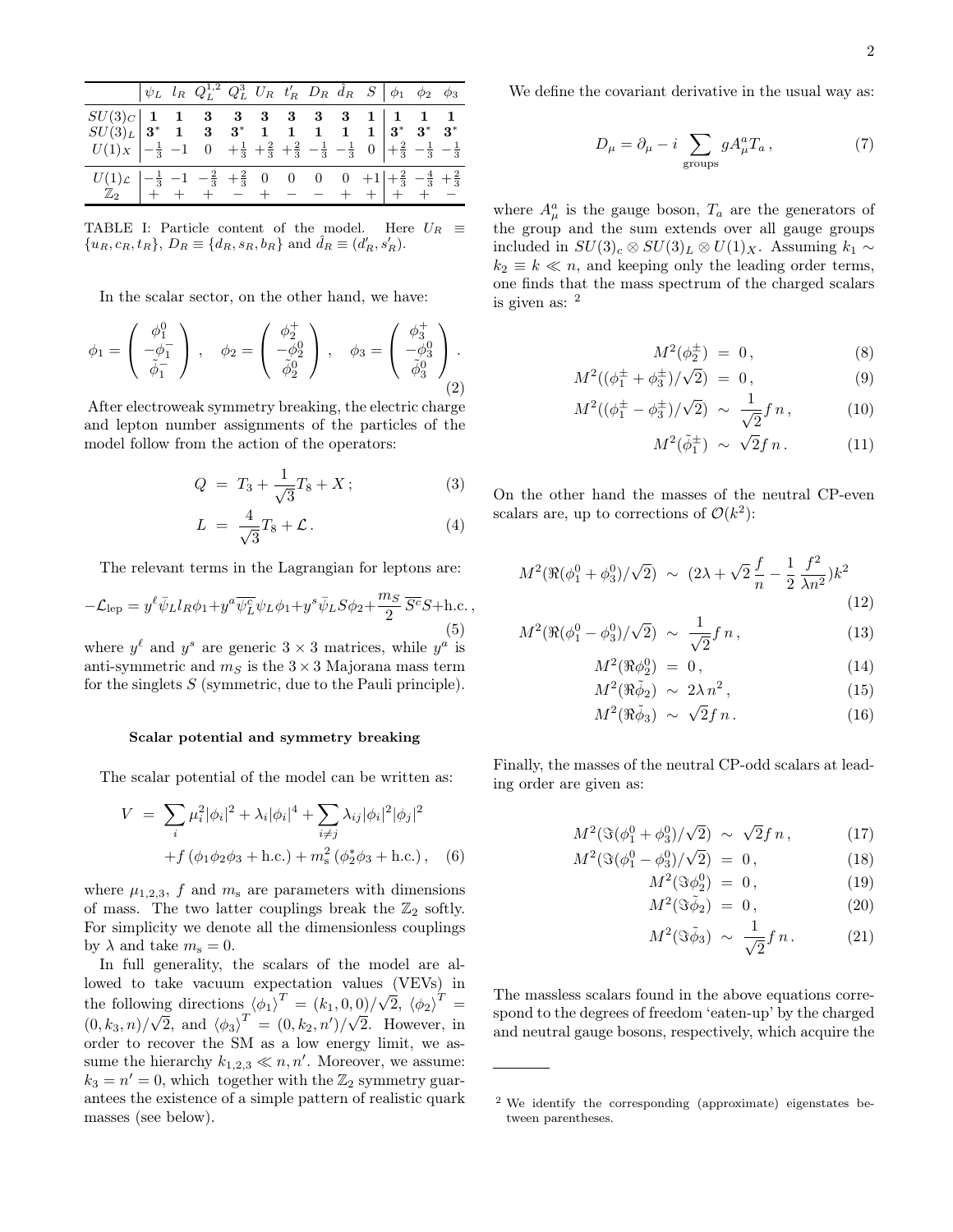following masses:

$$
m_W^2 = \frac{1}{2} g_2^2 k^2, \qquad (22)
$$

$$
m_{W'}^2 = \frac{1}{4} g_2^2 n^2, \qquad (23)
$$

$$
m_Z^2 = \frac{g_2^2(4g_1^2 + 3g_2^2)}{2(g_1^2 + 3g_2^2)} k^2, \tag{24}
$$

$$
m_{Z'}^2 = \frac{1}{9} \left( g_1^2 + 3g_2^2 \right) n^2, \tag{25}
$$

$$
m_X^2 = m_Y^2 = \frac{1}{4} g_2^2 n^2.
$$
 (26)

Notice that since  $\tilde{\phi}_2^0$  is singlet under the  $SU(2)_L$  subgroup contained in  $SU(3)_L$ , the VEV n will control the four new gauge bosons masses and break  $SU(3)_L$  to  $SU(2)_L$ . On the other hand,  $SU(2)_L \otimes U(1)_Y$  is broken at the electroweak scale by the  $k_1$  and  $k_2$  VEVs down to the electromagnetic  $U(1)<sub>Q</sub>$  symmetry. For  $f \sim n$  all the scalars of the model are naturally heavy, except one state that we can identify with the SM Higgs boson, i.e.,  $H \equiv (\phi_1^0 + \phi_3^0)/\sqrt{2}$ , in good approximation. Indeed, its couplings to the fermions confirm that the state  $H$  is the one that gives mass to SM fermions.

#### Quark sector

We now turn to the quark sector. From the symmetries of the model, see table  $(I)$ , it follows that the quark Lagrangian is given by:

$$
\mathcal{L}_{\text{quarks}} = \bar{Q}_L^{1,2} y^u U_R \phi_1^* + \bar{Q}_L^{1,2} y^d D_R \phi_3^* + \bar{Q}_L^{1,2} \bar{y}^d \hat{d}_R \phi_2^* \n+ \bar{Q}_L^3 \tilde{y}^u U_R \phi_3 + \bar{Q}_L^3 \tilde{y}^d D_R \phi_1 + \bar{Q}_L^3 \bar{y}^u t_R' \phi_2 \n+ \text{h.c.},
$$
\n(27)

where we defined  $\hat{d}_R \equiv (d'_R, s'_R)$ ,  $U_R \equiv \{u_R, c_R, t_R\}$  and  $D_R \equiv \{d_R, s_R, b_R\}$ . This Lagrangian leads to the following mass matrices:

$$
M_d = -\frac{1}{\sqrt{2}} \begin{pmatrix} y_{11}^d k_2 & y_{12}^d k_2 & y_{13}^d k_2 & 0 & 0 \\ y_{21}^d k_2 & y_{22}^d k_2 & y_{23}^d k_2 & 0 & 0 \\ \tilde{y}_{11}^d k_1 & \tilde{y}_{12}^d k_1 & \tilde{y}_{13}^d k_1 & 0 & 0 \\ 0 & 0 & 0 & \tilde{y}_{14}^d n & \tilde{y}_{15}^d n \\ 0 & 0 & 0 & \tilde{y}_{24}^d n & \tilde{y}_{25}^d n \end{pmatrix},
$$
\n(28)

$$
M_u = -\frac{1}{\sqrt{2}} \begin{pmatrix} y_{11}^u k_1 & y_{12}^u k_1 & y_{13}^u k_1 & 0\\ y_{21}^u k_1 & y_{22}^u k_1 & y_{23}^u k_1 & 0\\ \tilde{y}_{11}^u k_2 & \tilde{y}_{12}^u k_2 & \tilde{y}_{13}^u k_2 & 0\\ 0 & 0 & 0 & \tilde{y}_{14}^u n \end{pmatrix} .
$$
 (29)

Thanks to the  $\mathbb{Z}_2$  symmetry, the SM and exotic subsectors are independent of each other and can be adjusted individually to easily obtain a realistic quark sector and heavy exotic quarks at the same time.

#### Neutrino masses and inverse seesaw mechanism

The presence of the small term  $\overline{S^c}S$ , in eq. [\(5\)](#page-1-1), explicitly breaks  $U(1)<sub>L</sub>$  and provides the seed for lepton number violation leading to neutrino masses via the inverse seesaw mechanism. Indeed, after spontaneous symmetry breaking of the electroweak gauge group, we get the following  $9 \times 9$  neutrino mass matrix, in the basis  $(\nu, N, S)$  [\[15\]](#page-5-17):

<span id="page-2-1"></span>
$$
\mathcal{M} = \begin{pmatrix} 0 & m_D & 0 \\ 0 & M \\ m_S & \end{pmatrix},\tag{30}
$$

where  $m_D \equiv$ √  $\overline{2}k_1y^a$  and  $M \equiv \frac{1}{\sqrt{2}}$  $\frac{1}{2}n y^{s}$ <sup>3</sup>. The inverse seesaw-induced light neutrino masses can be written as  $[15]$ :

<span id="page-2-0"></span>
$$
m_{\nu} = m_D \left( M^T \right)^{-1} m_S M^{-1} m_D^T. \tag{31}
$$

Here, the matrix  $M$  can be taken diagonal without loss of generality. Using this freedom and taking into account that  $m_D$  is anti-symmetric, eq. [\(31\)](#page-2-0) can be expressed in terms of an effective symmetric  $3 \times 3$  matrix,  $\widetilde{M}^{-1} \equiv$  $M^{-1} m_S M^{-1}$ , as:

<span id="page-2-3"></span>
$$
m_{\nu} = -m_D M^{-1} m_S M^{-1} m_D \equiv -m_D \widetilde{M}^{-1} m_D. \tag{32}
$$

A simple implication of the antisymmetry of the "Dirac" entry  $m_D$  is that  $Det(m_{\nu}) = 0$ , so that the lightest neutrino in this model must be massless at the tree level.

#### Lepton flavor violation predictions

Let us now proceed to a simple parameter counting. On the left-hand side of eq. [\(31\)](#page-2-0) one has 5 independent complex parameters, since  $Det(m_{\nu}) = 0$ . In contrast, on the right-hand side of eq. [\(31\)](#page-2-0) one has 9 independent complex parameters: 3 in  $m_D$ , and 6 elements in  $M$ . Therefore, we have 4 (complex) relations among the parameters  $(y^s, y^a, \text{ and } m_S)$ . One can choose as free parameters the 3 off-diagonal entries of  $\tilde{M}^{-1}$ , together with a global scaling factor  $\tilde{m}$  defined through:

<span id="page-2-2"></span>
$$
m_D^{ij} = \tilde{m}^{-1} \left( m_\nu^{1j} m_\nu^{2i} - m_\nu^{1i} m_\nu^{2j} \right) . \tag{33}
$$

From eq. [\(31\)](#page-2-0), we can see that  $\tilde{m}$  scales as  $\sqrt{m_{\nu}^3 m_S/M^2}$ , so that for  $m_S \approx 10 \text{ eV}$ ,  $M \approx 1 \text{ TeV}$ , and neutrino masses of  $\mathcal{O}(0.1)$  eV, we obtain  $\tilde{m} \approx 10^{-22}$  GeV. In contrast, the

<sup>3</sup> Note that the matrix in eq. [\(30\)](#page-2-1) does not depend on the conditions imposed on the VEVs. Indeed, even if  $k_3 \neq 0$  the resulting linear seesaw term [\[16](#page-5-18)[–18\]](#page-6-0) would give only a subleading contribution ~  $m_{\nu} (M_W/n)^2$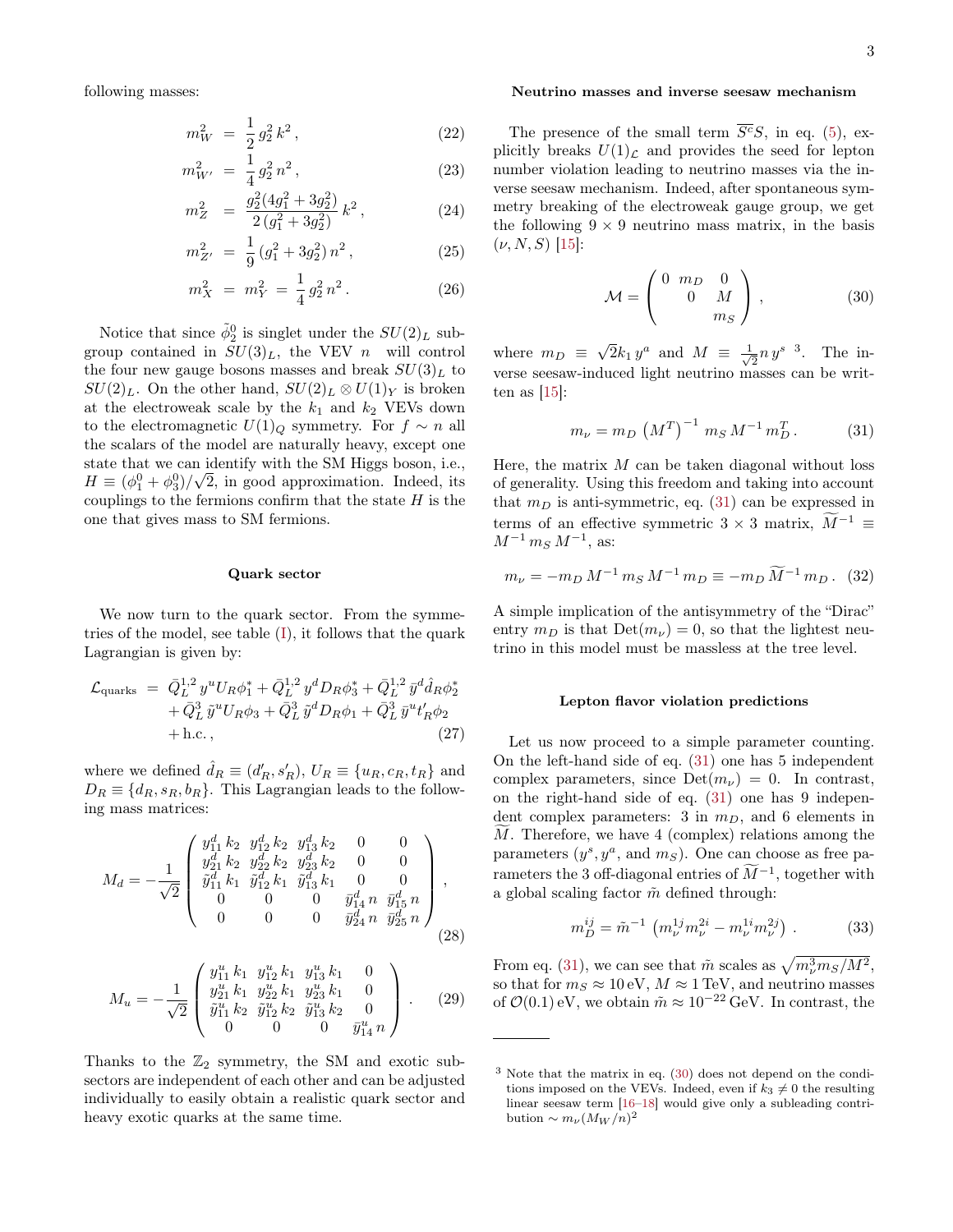diagonal entries of  $\widetilde{M}^{-1}$  are functions of its off-diagonal elements and  $m_D$ . We emphasize that eq. [\(33\)](#page-2-2) is not an ansatz, but the most general solution of eq. [\(32\)](#page-2-3).

Such a parameterization makes explicit the direct relation between charged LFV observables and neutrino oscillation parameters, which is a characteristic feature of our model. Indeed, LFV in this model arises from the term:

$$
-\mathcal{L}_{LFV} = y^a \psi_L^T C^{-1} \psi_L \phi_1 + \text{h.c.},\tag{34}
$$

which depends solely upon the coupling  $y^a$ , hence  $m_D$ . Using eq. [\(33\)](#page-2-2) together with  $m_{\nu} = U_{\nu}^* m_{\nu}^{\text{diag}} U_{\nu}^{\dagger}$ , where  $U_{\nu}$  is the leptonic mixing matrix in its standard parameterization in terms of three mixing angles and the Dirac phase  $(\delta)$ , one obtains the relevant coupling for LFV as:

<span id="page-3-0"></span>
$$
y^{a} = \begin{pmatrix} 0 & \tilde{y}_{12}^{a} & \tilde{y}_{13}^{a} \\ -\tilde{y}_{12}^{a} & 0 & \tilde{y}_{23}^{a} \\ -\tilde{y}_{13}^{a} & -\tilde{y}_{23}^{a} & 0 \end{pmatrix} \times \frac{\sqrt{\Delta m_{\text{atm}}^{2}}}{\sqrt{2k_{1} \tilde{m}}}
$$

$$
\times \begin{cases} \sqrt{\Delta m_{\text{sol}}^{2}} & (\text{NH}) \\ \sqrt{\Delta m_{\text{atm}}^{2} + \Delta m_{\text{sol}}^{2}} & (\text{IH}) \end{cases}, (35)
$$

for normal (NH) and inverse hierarchies (IH). Here the parameters  $\tilde{y}_{ij}^a$  are functions of the lepton mixing matrix parameters, i.e.  $\tilde{y}_{ij}^a = \tilde{y}_{ij}^a(\theta_{12}, \theta_{13}, \theta_{23}, \delta)$ , and are given in the Appendix. It is remarkable that the Yukawas  $y^a$  relevant for determination of LFV rates are, up to a global scaling factor, fully determined by the parameters measured in neutrino oscillation experiments. This allows us to make definite predictions for LFV observables that can be used to provide an unambiguous test of the model, as we show below.

## Radiative  $\ell_i \to \ell_j \gamma$  decays

In order to show the predictive power of the model here we focus, for definiteness, on flavour-changing leptonic (radiative) decays. This probe constitutes one of the most important tests of new physics and has been actively sought after in many experiments. The branching ratio (BR) of the decay of the charged lepton  $\ell_i \to \ell_j \gamma$ is given as:

<span id="page-3-2"></span>
$$
BR(\ell_i \to \ell_j \gamma) = \frac{m_{\ell_i}^5 | (y^a F y^a)_{ij}|^2}{\Gamma_{\ell_i}}, \qquad (36)
$$

where  $\Gamma_{\ell_k}$  is the total decay width of  $\ell_k$ , and F is a function that depends on the masses and mixings of all the particles running inside the loop (summation over the different contributions is implicit here). We have three different classes of contributions:  $i)$  loops mediated by the new heavy gauge bosons. These are suppressed due to the large scale of the breaking of



<span id="page-3-1"></span>FIG. 1: The branching ratio of the decay  $\mu \to e\gamma$  versus  $\sin \theta_{13}$  for  $M = 500 \,\text{GeV}$  and 1 TeV. We take  $\tilde{m} =$  $2 \times 10^{-23}$  GeV,  $f = 2 \text{TeV}$ , and  $n = 3 \text{TeV}$ . The vertical band is the  $3\sigma$  range reported in [\[22\]](#page-6-1). The other mixing angles are taken within their  $3\sigma$  range [\[22\]](#page-6-1). We also show in the lower-right corner the  $\mu \to e\gamma$  branching ratio as a function of M, using best-fit values for the mixing angles, as given in [\[22\]](#page-6-1).

 $SU(3)_L$  compared to  $M_W$ ; ii) contributions from the exchange of a charged scalar whose mass is ~  $\sqrt{\frac{f n}{\sqrt{2}}}$ ; and finally  $iii)$  the "standard" loop, mediated by the SM W boson and neutrinos. The latter two contributions dominate the  $\ell_i \to \ell_j \gamma$  amplitude, with relative sizes depending on the ratio  $f/M$ .

This branching ratio depends on the neutrino mixing parameters, the global scaling factor  $\tilde{m}$ , and on the neutrino mass hierarchy. As can be seen in eq. [\(35\)](#page-3-0), the off-diagonal entries in  $y^a$  are larger in the case of IH by a factor  $\sim \sqrt{\Delta m_{\text{atm}}^2/\Delta m_{\text{sol}}^2}$  with respect to NH so that, for the same input parameters, one has larger LFV effects in IH.

We compute the various relevant LFV observables using FlavorKit  $[19]$ <sup>4</sup>. The branching ratio of the decay  $\mu \to e\gamma$  is shown in figure [\(1\)](#page-3-1) as a function of  $\sin \theta_{13}$ for two different values of the (quasi-Dirac [\[8\]](#page-5-10)) righthanded neutrino mass  $M = 500 \,\text{GeV}$  and 1 TeV. The vertical band is the  $3\sigma$  range reported in [\[22\]](#page-6-1), whereas the other mixing angles are randomly taken within their  $3\sigma$  range [\[22\]](#page-6-1). This figure has been obtained by varying M (by taking different values for the  $y^s$  Yukawa couplings) for the fixed parameters  $n = 3 \text{TeV}$ ,  $f = 2 \text{TeV}$ , and  $\tilde{m} = 2 \times 10^{-23} \text{ GeV}$ . We also consider degenerate right-handed neutrinos, normal hierarchy for the light

 $4$  This is a computer tool based on SARAH [\[20\]](#page-6-3) and SPheno [\[21\]](#page-6-4), that increases their capability to handle flavor observables.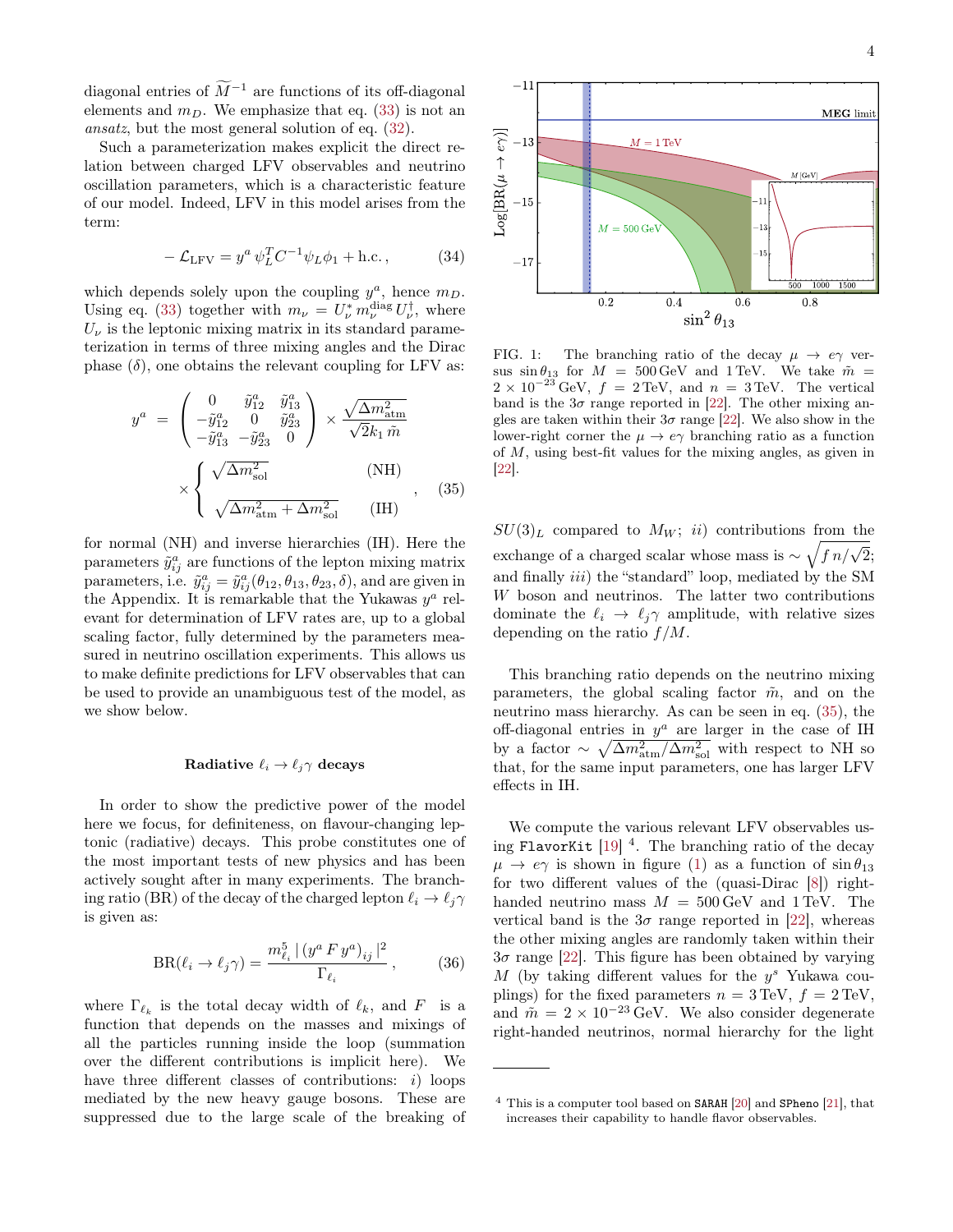

<span id="page-4-2"></span>FIG. 2: Ratio of the BR of  $\mu$  and  $\tau$  decays to  $e\gamma$ , i.e.,  $BR(\mu \to e\gamma)/BR(\tau \to e\gamma)$  versus  $\sin \theta_{12}$ . The vertical band is the  $3\sigma$  range given in [\[22\]](#page-6-1). The tilted band is obtained by varying the other mixing angles within their  $3\sigma$  range [\[22\]](#page-6-1).

neutrinos and a vanishing Dirac CP violating phase. One notices that the branching ratio is lower for the  $M = 500 \,\text{GeV}$  case. This is caused by a partial cancellation between the standard loop, mediated by the W boson, and the contribution induced by the exchange of charged scalars. This cancellation takes place for  $M \simeq 400 \,\text{GeV}$  and is explicitly illustrated in the lower-right corner of figure [\(1\)](#page-3-1), where the  $\mu \to e\gamma$  branching ratio is shown as a function of M, using best-fit values for the mixing angles  $[22]$ . The main message from figure  $(1)$ is that  $\mu \to e\gamma$  may take place with sizeable rates, close to the current limit, or even larger. Given the expected sensitivities of upcoming experiments one finds that the detection of this and other muon number violating processes might become feasible.

Since the BR depends on a global multiplicative factor, it is interesting to consider the ratio of branching ratios of LFV lepton decays. It follows from eq. [\(36\)](#page-3-2) that:

<span id="page-4-0"></span>
$$
\frac{\text{BR}(\ell_i \to \ell_j \gamma)}{\text{BR}(\ell_k \to \ell_n \gamma)} = \frac{m_{\ell_i}^5}{m_{\ell_k}^5} \frac{|\left(y^a F y^a\right)_{ij}|^2 / \Gamma_{\ell_i}}{|\left(y^a F y^a\right)_{kn}|^2 / \Gamma_{\ell_k}}.
$$
 (37)

For the simplest case of nearly degenerate right-handed neutrinos, the F functions are all equal and cancel out in the fraction. In this case, eq. [\(37\)](#page-4-0) depends exclusively on the ratios of  $|y^a y^a|$ , i.e., only on the neutrino mixing angles. The main advantage of considering the ratio of branching ratios and a quasi degenerate spectrum is that this leads to clean predictions which do not depend on the neutrino mass hierarchy nor the loop functions. Indeed, in this simplified scenario, by combining eq. [\(35\)](#page-3-0) with eq.  $(37)$  we obtain the following predictions:

$$
\frac{\text{BR}(\mu \to e\gamma)}{\text{BR}(\tau \to e\gamma)} = \frac{m_{\mu}^{5} \Gamma_{\tau}}{m_{\tau}^{5} \Gamma_{\mu}} \frac{|\tilde{y}_{23}^{a}\tilde{y}_{13}^{a}|^{2}}{|\tilde{y}_{12}^{a}\tilde{y}_{23}^{a}|^{2}} \approx 10\,,\qquad(38)
$$

<span id="page-4-1"></span>
$$
\frac{\text{BR}(\tau \to e\gamma)}{\text{BR}(\tau \to \mu \gamma)} = \frac{|\tilde{y}_{12}^a \tilde{y}_{23}^a|^2}{|\tilde{y}_{12}^a \tilde{y}_{13}^a|^2} \approx 3, \tag{39}
$$

where we have used the best-fit values for the neutrino parameters as derived in the global fit of neutrino oscillations given in [\[22\]](#page-6-1) and set  $\delta = 0$ . So, when the right-handed neutrino spectrum is degenerate, the model predicts  $BR(\mu \to e\gamma) \gg BR(\tau \to \ell_i \gamma)$ . Therefore, given the expected sensitivities for  $\tau$  LFV decays  $^5$ , the simple observation of  $\tau \to \ell_i \gamma$  in one (or several) of the near future experiments would rule out our simplest degenerate right-handed neutrino hypothesis. The viable alternative scenario in such cases would be a hierarchical right-handed neutrinos spectrum, impliying a non-vanishing contribution of the  $F$  loop functions in the ratio of BRs. In this case the F functions for different flavor transitions can take very different values, and thus the ratios in Eq. [\(39\)](#page-4-1) can clearly depart from their predictions in the degenerate scenario.

As an illustration, in figure [\(2\)](#page-4-2) we show the ratio of the BR of  $\tau$  and  $\mu$  decays to  $e\gamma$ , namely  $BR(\mu \to e\gamma)/BR(\tau \to e\gamma)$  as a function of the solar mixing parameter  $\sin \theta_{12}$ . The other oscillation parameters are varied randomly within their  $3\sigma$  ranges [\[22\]](#page-6-1). Similarly, the ratio of the BR of leptonic  $\tau$  decays, i.e.,  $BR(\tau \to \mu \gamma)/BR(\tau \to e \gamma)$  depends mainly on the solar mixing parameter.

For other LFV processes such as  $\ell_i \to 3 \ell_j$  and  $\mu - e$ conversion in nuclei, our results are qualitatively similar to the ones found in standard low-scale seesaw models [\[24\]](#page-6-5). Loops including neutrinos give the most important contributions, leading to LFV rates comparable to the ones for the radiative decay  $\ell_i \to \ell_i \gamma$ . This will be of special relevance due to the expected sensitivities in the coming experiments [\[25\]](#page-6-6). The complete study of all LFV processes is, however, beyond the scope of this paper.

### Conclusions and discussion

In summary, we have shown how a simple extended  $SU(3)_C \otimes SU(3)_L \otimes U(1)_X$  electroweak gauge symmetry implementing the inverse seesaw mechanism implies striking flavor correlations between rare charged lepton flavor violating decays and the measured neutrino oscillations parameters. The predictions follow simply from the enlarged gauge structure without any imposed flavor symmetry. Such tight complementarity between charged LFV and neutrino oscillations renders the scenario strictly testable. A more detailed study of other LFV processes will be taken up elsewhere. The scheme

<sup>&</sup>lt;sup>5</sup> The expected Belle II sensitivities for  $\tau$  radiative decays are around 10<sup>-9</sup> [\[23\]](#page-6-7), whereas the current MEG bound on BR( $\mu \rightarrow$  $e\gamma$ ) is many orders of magnitude stronger, BR  $< 5.7 \times 10^{-13}$ .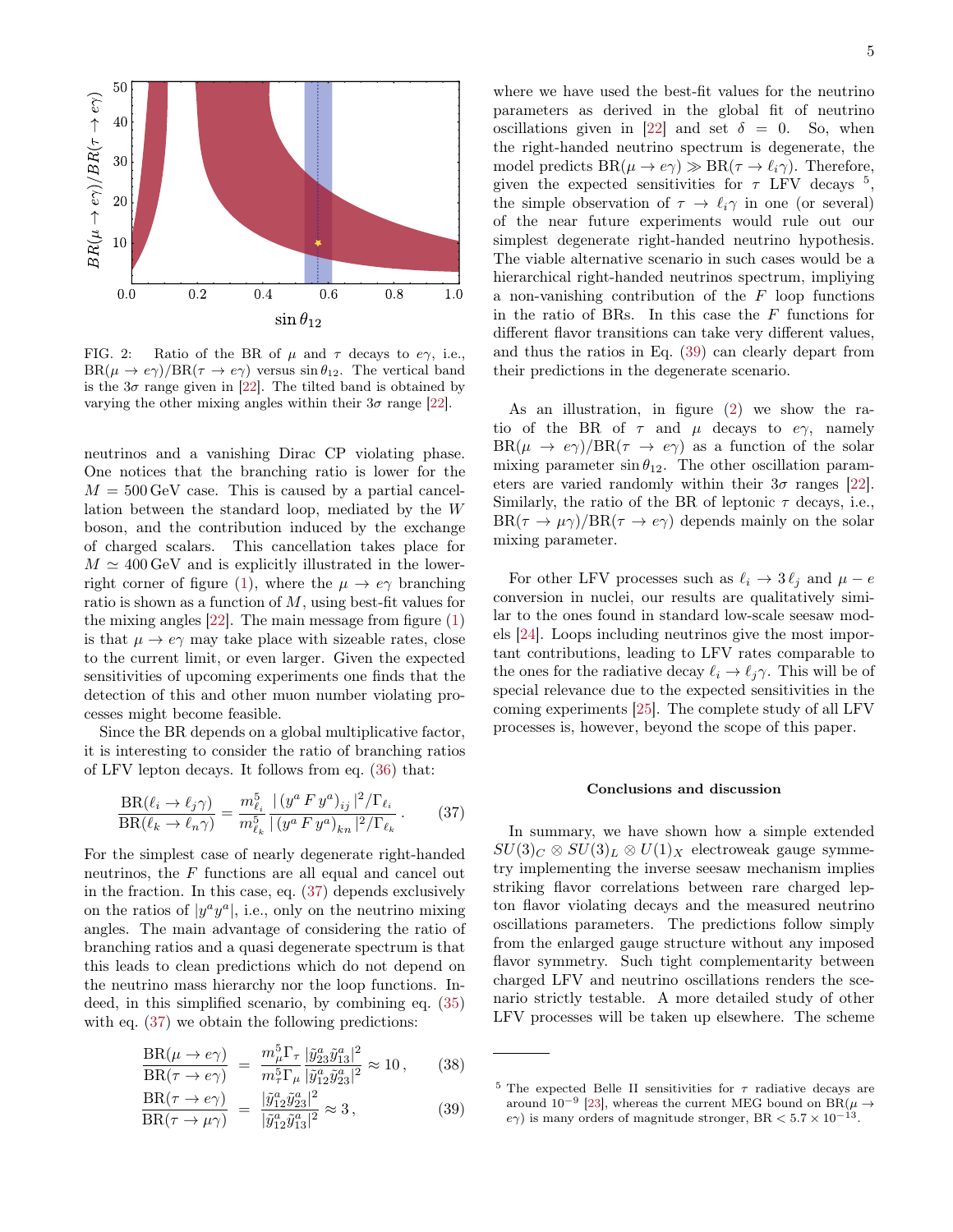also has a non-trivial structure in the quarks sector since, thanks to the anomaly cancelation requirements, the Glashow-Iliopoulos-Maiani mechanism breaks down, leading to a plethora of flavor-changing neutral currents in the quark sector [\[26,](#page-6-8) [27\]](#page-6-9). Last but not least, the model presents a rich structure of new physics at the TeV scale that could be potentially studied in the coming run of the LHC.

#### Acknowledgments

Work supported by the Spanish grants FPA2014- 58183-P and Multidark CSD2009-00064 (MINECO), and the grant PROMETEOII/2014/084 from Generalitat Valenciana. SMB acknowledges financial support from

the research grant "Theoretical Astroparticle Physics" number 2012CPPYP7 under the program PRIN 2012 funded by the Italian "Ministero dell'Istruzione, Universitá e della Ricerca" (MIUR) and from the INFN "Iniziativa Specifica" Theoretical Astroparticle Physics (TAsP-LNF). We are grateful to F. Staub and W. Porod for valuable help with SARAH and SPheno. AV is grateful to I. Cordero-Carrión for valuable discussions and assistance with matrix gymnastics.

# Appendix:  $y^a$  Yukawa couplings

We present in this appendix the expressions for the  $y^a$  Yukawa couplings. Using the definitions of the  $\tilde{y}^a$ elements in eq. [\(35\)](#page-3-0), we find

$$
\tilde{y}_{12}^a = -\left(e^{i\delta}\cos\theta_{12}\sin\theta_{13}\cos\theta_{23} - \sin\theta_{12}\sin\theta_{23}\right)^2, \tag{40}
$$

$$
\tilde{y}_{13}^a = e^{i\delta} \sin \theta_{12} \cos \theta_{12} \sin \theta_{13} \cos (2\theta_{23}) - \sin \theta_{23} \cos \theta_{23} (\sin^2 \theta_{12} - e^{2i\delta} \cos^2 \theta_{12} \sin^2 \theta_{13}),
$$
\n(41)

- $\tilde{y}_{23}^a = \cos \theta_{12} \cos \theta_{13} (e^{i\delta} \cos \theta_{12} \sin \theta_{13} \cos \theta_{23} \sin \theta_{12} \sin \theta_{23})$ .  $(42)$
- <span id="page-5-0"></span><sup>∗</sup> Electronic address: [boucenna@lnf.infn.it](mailto:boucenna@lnf.infn.it)
- <span id="page-5-1"></span>† Electronic address: [valle@ific.uv.es](mailto:valle@ific.uv.es)
- <span id="page-5-2"></span>‡ Electronic address: [avelino.vicente@ulg.ac.be](mailto:avelino.vicente@ulg.ac.be)
- <span id="page-5-3"></span>[1] **ATLAS Collaboration** Collaboration, G. Aad et al., "Observation of a new particle in the search for the Standard Model Higgs boson with the ATLAS detector at the LHC," Phys.Lett. B716 [\(2012\) 1–29,](http://dx.doi.org/10.1016/j.physletb.2012.08.020) [arXiv:1207.7214 \[hep-ex\]](http://arxiv.org/abs/1207.7214).
- <span id="page-5-4"></span>[2] CMS Collaboration Collaboration, S. Chatrchyan et al., "Observation of a new boson at a mass of 125 GeV with the CMS experiment at the LHC," [Phys.Lett.](http://dx.doi.org/10.1016/j.physletb.2012.08.021) B716 [\(2012\) 30–61,](http://dx.doi.org/10.1016/j.physletb.2012.08.021) [arXiv:1207.7235 \[hep-ex\]](http://arxiv.org/abs/1207.7235).
- <span id="page-5-5"></span>[3] M. Maltoni, T. Schwetz, M. Tortola, and J. Valle, "Status of global fits to neutrino oscillations," [New](http://dx.doi.org/10.1088/1367-2630/6/1/122) J.Phys. 6 [\(2004\) 122,](http://dx.doi.org/10.1088/1367-2630/6/1/122) [arXiv:hep-ph/0405172 \[hep-ph\]](http://arxiv.org/abs/hep-ph/0405172).
- <span id="page-5-6"></span>[4] Particle Data Group Collaboration, J. Beringer et al., "Review of Particle Physics (RPP)," [Phys.Rev.](http://dx.doi.org/10.1103/PhysRevD.86.010001) D86 [\(2012\) 010001.](http://dx.doi.org/10.1103/PhysRevD.86.010001)
- <span id="page-5-7"></span>[5] S. M. Boucenna, S. Morisi, and J. W. F. Valle, "The low-scale approach to neutrino masses," [Adv.High](http://dx.doi.org/10.1155/2014/831598) Energy Phys. [Adv.High Energy Phys.](http://dx.doi.org/10.1155/2014/831598) (2014) [831598](http://dx.doi.org/10.1155/2014/831598) [arXiv:1404.3751 \[hep-ph\]](http://arxiv.org/abs/1404.3751).
- <span id="page-5-8"></span>[6] MEG Collaboration Collaboration, J. Adam et al., "New constraint on the existence of the  $mu^+ \rightarrow \overline{e^+ \gamma}$ decay," Phys.Rev.Lett. 110 (2013) 201801, [arXiv:1303.0754 \[hep-ex\]](http://arxiv.org/abs/1303.0754).
- <span id="page-5-9"></span>[7] M. Singer, J. Valle, and J. Schechter, "Canonical Neutral Current Predictions From the Weak Electromagnetic Gauge Group SU(3) X  $u(1)$ ," Phys.Rev. D22 [\(1980\) 738.](http://dx.doi.org/10.1103/PhysRevD.22.738)
- <span id="page-5-10"></span>[8] J. Valle and M. Singer, "Lepton Number Violation With

Quasi Dirac Neutrinos," Phys.Rev. D28 [\(1983\) 540.](http://dx.doi.org/10.1103/PhysRevD.28.540)

- <span id="page-5-11"></span>[9] S. M. Boucenna, S. Morisi, and J. W. F. Valle, "Radiative neutrino mass in 331 scheme," [Phys.Rev.](http://dx.doi.org/10.1103/PhysRevD.90.013005) D90 [\(2014\) 013005,](http://dx.doi.org/10.1103/PhysRevD.90.013005) [arXiv:1405.2332 \[hep-ph\]](http://arxiv.org/abs/1405.2332).
- <span id="page-5-12"></span>[10] S. M. Boucenna, R. M. Fonseca, F. Gonzalez-Canales, and J. W. F. Valle, "Small neutrino masses and gauge coupling unification," Phys.Rev. D91 [\(2015\) 031702](http://dx.doi.org/10.1103/PhysRevD.91.031702) [arXiv:1411.0566 \[hep-ph\]](http://arxiv.org/abs/1411.0566).
- <span id="page-5-13"></span>[11] P. B. Pal, "The Strong CP question in  $SU(3)(C)$  x  $SU(3)(L)$  x  $U(1)(N)$  models," Phys. Rev. **D52** (1995) [1659–1662,](http://dx.doi.org/10.1103/PhysRevD.52.1659) [arXiv:hep-ph/9411406 \[hep-ph\]](http://arxiv.org/abs/hep-ph/9411406).
- <span id="page-5-14"></span>[12] R. Peccei and H. R. Quinn, "CP Conservation in the Presence of Instantons," [Phys.Rev.Lett.](http://dx.doi.org/10.1103/PhysRevLett.38.1440) 38 (1977) [1440–1443.](http://dx.doi.org/10.1103/PhysRevLett.38.1440)
- <span id="page-5-15"></span>[13] M. Catano, R. Martinez, and F. Ochoa, "Neutrino masses in a 331 model with right-handed neutrinos without doubly charged Higgs bosons via inverse and double seesaw mechanisms," [Phys.Rev.](http://dx.doi.org/10.1103/PhysRevD.86.073015) D86 (2012) [073015,](http://dx.doi.org/10.1103/PhysRevD.86.073015) [arXiv:1206.1966 \[hep-ph\]](http://arxiv.org/abs/1206.1966).
- <span id="page-5-16"></span>[14] A. G. Dias, C. A. de S.Pires, P. S. Rodrigues da Silva and A. Sampieri, "A Simple Realization of the Inverse Seesaw Mechanism," Phys.Rev. D86 [\(2012\) 035007,](http://dx.doi.org/10.1103/PhysRevD.86.035007) [arXiv:1206.2590 \[hep-ph\]](http://arxiv.org/abs/1206.2590).
- <span id="page-5-17"></span>[15] R. Mohapatra and J. Valle, "Neutrino Mass and Baryon Number Nonconservation in Superstring Models," Phys.Rev. D34 [\(1986\) 1642.](http://dx.doi.org/10.1103/PhysRevD.34.1642)
- <span id="page-5-18"></span>[16] E. K. Akhmedov, M. Lindner, E. Schnapka, and J. Valle, "Left-right symmetry breaking in NJL approach," Phys.Lett. B368 [\(1996\) 270–280,](http://dx.doi.org/10.1016/0370-2693(95)01504-3) [arXiv:hep-ph/9507275 \[hep-ph\]](http://arxiv.org/abs/hep-ph/9507275).
- [17] E. K. Akhmedov, M. Lindner, E. Schnapka, and J. Valle, "Dynamical left-right symmetry breaking," Phys.Rev. D53 [\(1996\) 2752–2780,](http://dx.doi.org/10.1103/PhysRevD.53.2752) [arXiv:hep-ph/9509255 \[hep-ph\]](http://arxiv.org/abs/hep-ph/9509255).